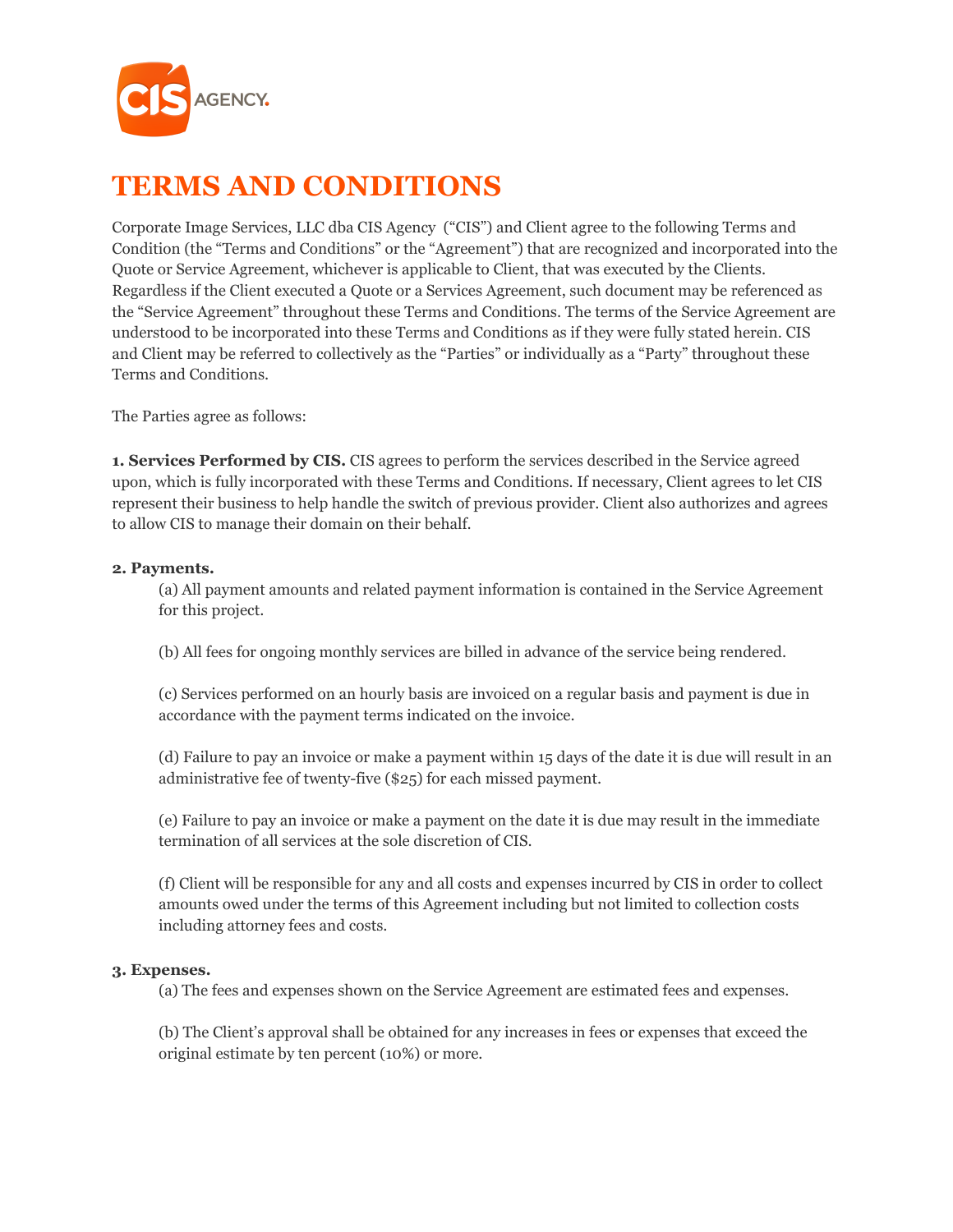

(c) Out of scope work and additional services shall be billed at the rate of \$125.00 (one hundred twenty-five dollars) or at CIS's current hourly rate at the time services are provided (whichever is greater) per hour unless otherwise documented.

## **4. Invoices.**

(a) CIS shall submit invoices for the project fees as indicated on the Service Agreement.

(b) CIS shall submit invoices for any hourly and/or out of scope work performed and payment is due in accordance with the payment terms indicated on the invoice.

(c) CIS shall NOT submit invoices for services rendered as part of any monthly services package.

(d) Client agrees to pay any project fees in accordance with the payment details and schedule indicated on the Service Agreement.

**5. CIS is an independent company and neither CIS nor CIS's staff is, or shall be deemed, Client's employees.** In its capacity as an independent company, CIS agrees and represents, and Client agrees, as follows:

(a) CIS has the right to perform services for others during the term of this Agreement.

(b) CIS has the sole right to control and direct the means, manner and method by which the services required by this Agreement will be performed.

(c) CIS has the right to perform the services required by this Agreement at any place or location and at such times as CIS may determine.

(d) CIS will furnish all equipment and materials used to provide the services required by this Agreement, except to the extent that CIS work must be performed on or with Client's computers or existing software.

(e) The services required by this Agreement shall be performed by CIS's staff or authorized sub-contractors.

(f) CIS is responsible for paying all ordinary and necessary expenses of its staff.

(g) Neither CIS nor CIS's staff shall be required to devote full-time to the performance of the services required by this Agreement.

(h) Client shall not provide any insurance coverage of any kind for CIS nor CIS's staff.

(i) Client shall not withhold from CIS's compensation any amount that would normally be withheld from an employee's pay.

## **6. Intellectual Property Ownership.**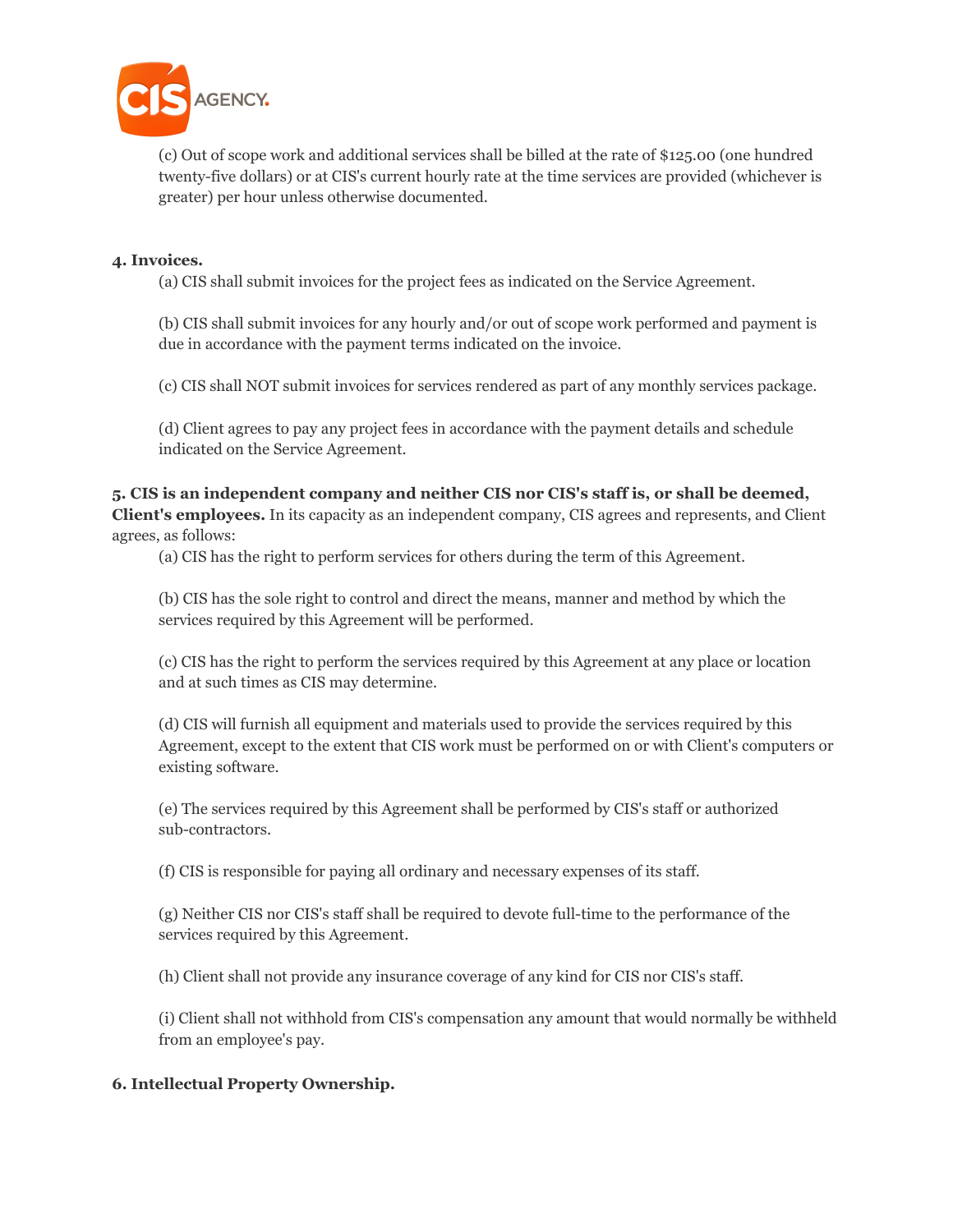

(a) "Work Product" includes but is not limited to, computer code (in object code and source code form), programming code, data, specifications, work-up files, website content (including HTML script, designs, forms, text, and media) and other materials, in whatever form, developed for Client by CIS under this Agreement. Work Product does not include any third-party components, software, code or licensed products, software, media or images that may be used as part of the delivered product.

(b) Client acknowledges that in the event that Client is leasing the Work Product under the Service Agreement, the Work Product is proprietary to CIS and that CIS retains exclusive ownership of all Work Product. Client will take all reasonable measures to protect CIS's proprietary rights and Work Product. Client is not granted any rights, franchises or licenses with respect to the Work Product other than provided under this Agreement.

(c) In the event that Client is purchasing the Work Product under the Services Agreement, upon full payment of all amounts owed by Client to CIS, CIS shall assign to Client an unrestricted, nonexclusive, perpetual, fully paid-up worldwide license to use Work Product for the purpose of marketing and promoting the Client. Client understands that any product originally licensed under or in accordance with an Open Source or GNU General Public license can never become Client's property. If Client fails to pay any amounts owed to CIS, Client agrees and understands that ownership in the Work Product with remain exclusively with CIS; Client shall have no right to the Work Product; and Client waives any right or claim of ownership in the Work Product. (d) Client hereby grants CIS an unrestricted, nonexclusive, perpetual, fully paid-up worldwide license to use Work Product for the purpose of developing and marketing its products and services.

**7. Ownership of CIS's Materials.** "CIS's Materials" means all copyrightable materials that: do not constitute Work Product, are incorporated into the Work Product, and/or are owned solely by CIS, or licensed to CIS, with a right to sub-license. Client acknowledges and agrees that the ownership of the CIS's Materials shall remain exclusively vested in CIS both during the period of this Agreement and thereafter, and Client has no interest whatsoever in such assets of CIS and Client's right to use CIS's Materials is derived solely from CIS's grant of a license use CIS's Materials and is subject in all cases to the terms of this Agreement. Client's license to use CIS's Materials will automatically terminate upon the termination of this Agreement. Client further agrees never to challenge, contest or question the validity of CIS's ownership of the CIS's Materials.

## **8. Confidential Information:**

(a) Each Party will not use or disclose to others without the other Party's consent any Confidential Information, defined below, except when reasonably necessary to perform the services under this Agreement. "Confidential information" includes, but is not limited to:

i. the written, printed, graphic or electronically recorded materials stamped "confidential," or "proprietary" furnished by either Party,

ii. Both Parties business plans, customer lists, operating procedures, trade secrets, design formulas, know-how and processes, computer programs and inventories, discoveries and improvements of any kind stamped "confidential," or "proprietary"; and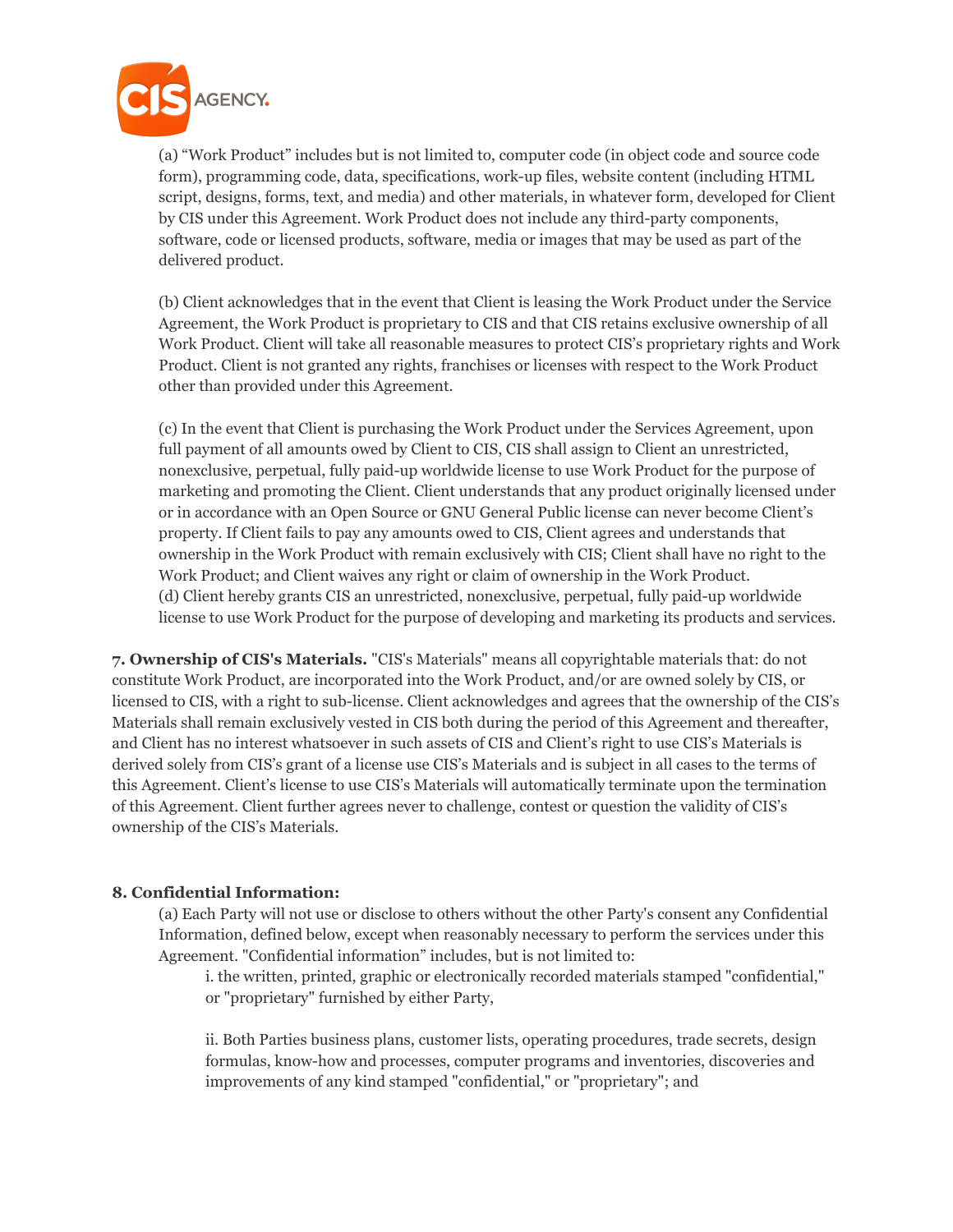

iii. any written or tangible information stamped "confidential," "proprietary" or with a similar legend.

(b) Each Party shall not be restricted in the use of any material which is publicly available, already in the Party's possession or known to the Party, without restriction, or which is rightfully obtained from sources other than the disclosing Party.

(c) These obligations regarding proprietary or confidential information extend to information belonging to customers and suppliers of the Parties about whom the receiving Party may have gained knowledge as a result of the services being provided under this Agreement.

(d) The provisions of this clause shall survive any termination of this Agreement.

## **9. Termination of Agreement.**

(a) Each party has the right to terminate this Agreement if the other party has materially breached any obligation herein and such breach remains uncured for a period of 30 days after notice thereof is sent to the other party unless this time period is modified by another provision in these Terms and Conditions.

(b) If the Service Agreement is terminated any and all fees payable to CIS for services rendered shall be paid within 15 days including any and all pro-rated amounts for partially completed services.

(c) All services rendered require a 30-day notice of cancellation. All services rendered within this time frame will be invoiced at the regular rate and must be paid within the 30-day notice period.

**10. Return of Materials.** Upon termination of this Agreement, each party shall promptly return to the other all data, materials and other property of the other held by it if requested by either party.

## **11. Warranties and Representations. CIS warrants and represents that:**

(a) CIS has the authority to enter into this Agreement and to perform all obligations hereunder.

(b) Any website work product provided by CIS will be compatible with the most current web browsers (at the time the website is take live) provided by Firefox, Google, Apple and Microsoft. Support for older browser versions is not included unless specifically detailed in the Service agreement.

(c) For a period of 30 days ("Warranty Period") following acceptance of the Work Product, the Work Product will be:

i. Free from reproducible programming errors and defects in workmanship and materials under normal use, and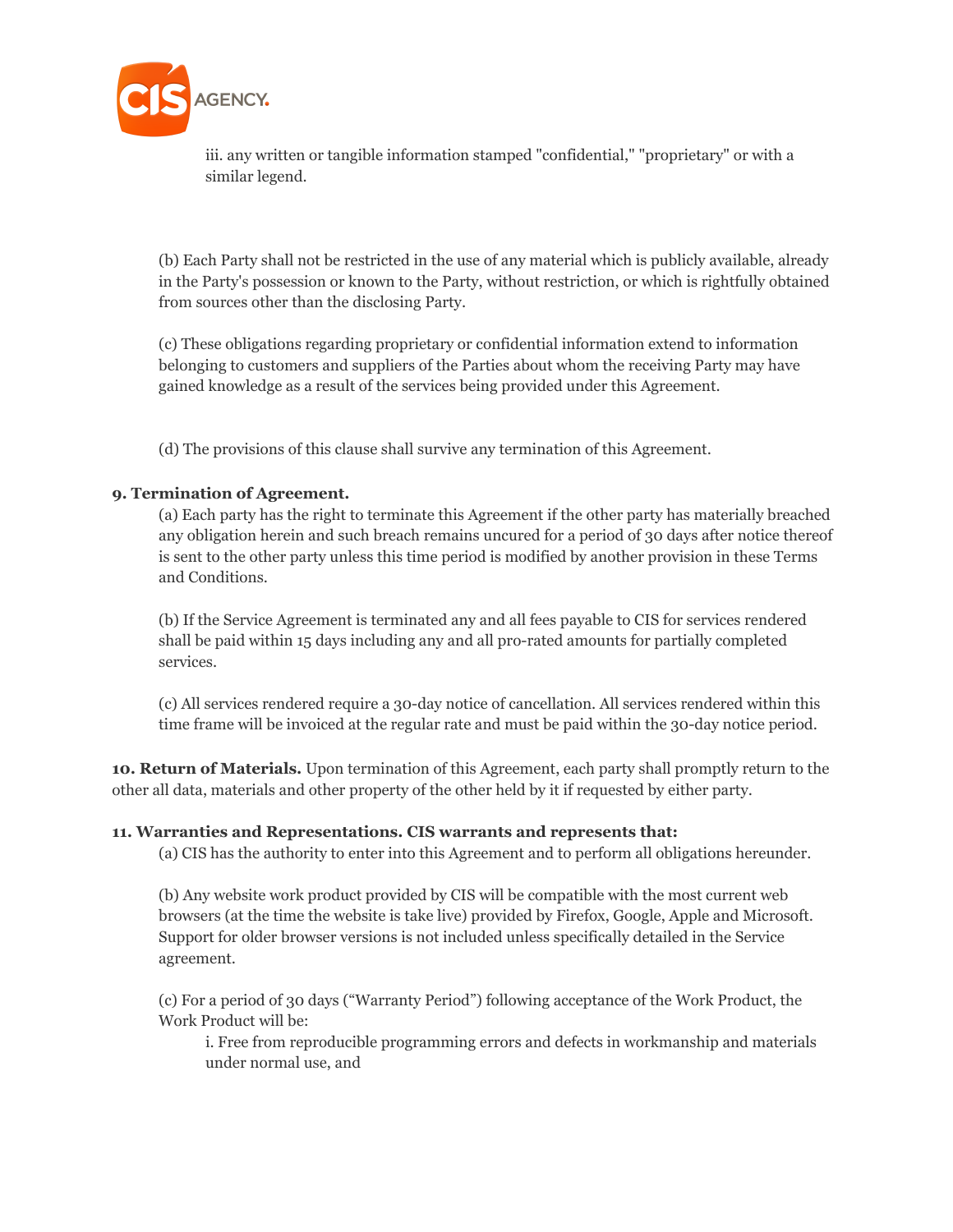

ii. Perform substantially in conformance with the specifications and functions set forth in this Agreement.

**(d) THIS SECTION 11 IS A LIMITED WARRANTY AND SETS FORTH THE ONLY WARRANTIES MADE BY CIS. CIS MAKES NO OTHER WARRANTIES, CONDITIONS OR UNDERTAKINGS, EXPRESS OR IMPLIED, STATUTORY OR OTHERWISE, INCLUDING BUT NOT LIMITED TO WARRANTIES OF MER- CHANTABILITY, FITNESS FOR A PARTICULAR PURPOSE OR NONINFRINGEMENT OR ANY WAR-RANTIES REGARDING THE PERFORMANCE OF ANY SOFTWARE OR HARDWARE PROVIDED OR INSTALLED BY CIS CLIENT MAY HAVE OTHER STATUTORY RIGHTS. HOWEVER, TO THE FULL EXTENT PERMITTED BY LAW, THE DURATION OF STATUTORILY REQUIRED WARRANTIES, IF ANY, SHALL BE LIMITED TO THE WARRANTY PERIOD. CIS DOES NOT GUARANTEE CLIENT WILL ACHIEVE CERTAIN SALES OR INCOME RESULTS AS A RESULT OF CIS'S SERVICES.**

#### **12. Employment of Assistants and Contractors.**

(a) CIS may, at CIS's own expense, employ such assistants or contractors as CIS deems necessary to perform the services required by this Agreement.

(b) CIS warrants and represents that the Work Product shall be created solely by CIS's employees during the course of their employment or independent contractors who assigned all right, title and interest in the work to CIS.

13. Limitation of Liability. CIS WILL NOT BE LIABLE FOR ANY INDIRECT, INCIDENTAL, SPECIAL, OR CONSEQUENTIAL DAMAGES (INCLUDING, WITHOUT LIMITATION, DAMAGES FOR INTERRUPTION OF SERVICES, LOSS OF BUSINESS, LOSS OF PROFITS, LOSS OF REVENUE, LOSS OF DATA, OR LOSS OR INCREASED EXPENSE OF USE CLIENT OR ANY THIRD PARTY INCURS), WHETHER IN AN ACTION IN CONTRACT, WARRANTY, TORT (INCLUDING, WITHOUT LIMITATION, NEGLIGENCE), OR STRICT LIABILITY, EVEN IF CIS HAS BEEN ADVISED OF THE POSSIBLITY OF SUCH LIABILITIES. CIS IS NOT RESPONSIBLE FOR PROBLEMS THAT OCCUR AS A RESULT OF THE USE OF ANY THIRD-PARTY SOFTWARE OR HARDWARE. IN NO EVENT WILL THE AMOUNT CLIENT MAY RECOVER UNDER THIS AGREEMENT EXCEED THE TOTAL PAYMENTS MADE TO CIS BY CLIENT PURSUANT TO THIS AGREEMENT IN THE IMMEDIATELY PRECEDING TWELVE (12) MONTHS. THE LIMITATIONS SET FORTH IN THIS SECTION 13 SHALL NOT APPLY TO PERSONAL INJURY OR DAMAGE TO TANGIBLE PROPERTY CAUSED BY THE WILLFUL MISCONDUCT OR GROSS NEGLIGENCE OF CIS.

## **14. Hosting & Server.**

(a) Client acknowledges that CIS does not directly provide any type of hosting, email, server resources or domain registration.

(b) Client acknowledges that any hosting, email, server resources or domain registration services purchased by client from CIS are being provided by a third party.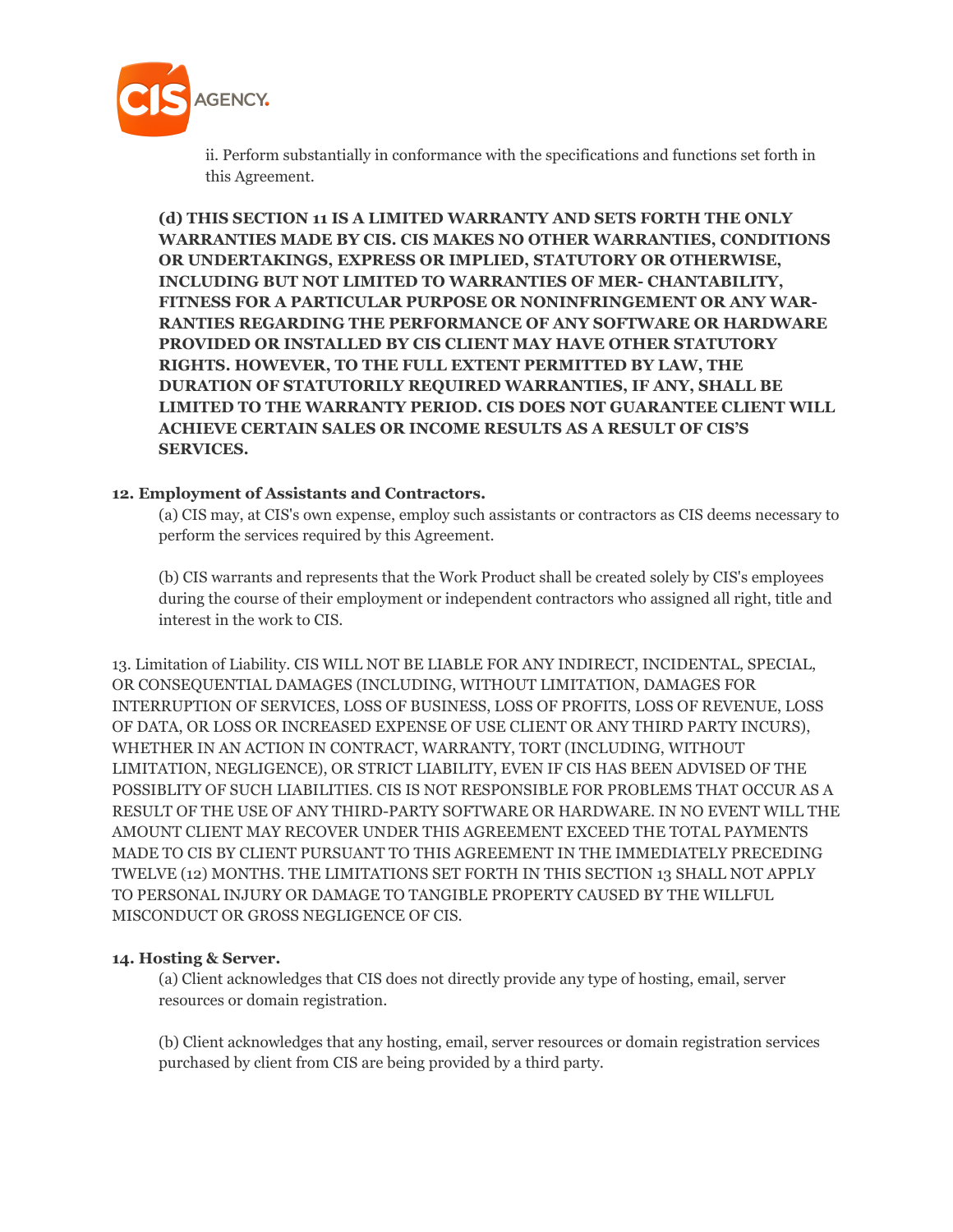

(c) Client acknowledges that CIS provides no guarantees or warranties related to hosting services, email, server resources or domain registration and

(d) Client agrees that he/she can under no circumstances regain any possible loss of income or business from CIS due to a server breakdown or service interruption. Client agrees that CIS can never be held liable for any possible data losses or service disruptions.

## **15. Search Engine Optimization.**

(a) CIS accepts no responsibility for policies of third-party search engines, directories or other Web Sites ("Third-Party Resources") that CIS may submit to with respect to the classification or type of content it accepts whether now or in the future. Client's Web Site or content may be excluded or banned from any Third-Party Resource at any time. Client agrees not to hold CIS responsible for any liability or actions taken by Third-Party Resources under these Terms and Conditions.

(b) Client acknowledges that the nature of many of the resources CIS may employ under these Terms and Conditions are competitive in nature. CIS does not guarantee #1 positions, consistent positioning, "top 10 positions" or guaranteed placement for any particular keyword, phrase or search term. Client acknowledges that CIS's past performance is not indicative of any future results Client may experience.

(c) Client acknowledges that SEO and submissions to search engines and directories can take an indefinite amount of time for inclusion, unless paid inclusion programs are employed. Each edit or change made to any resources employed by CIS will repeat these inclusion times.

(d) Client acknowledges that any of the search engines, directories or other resources may block, prevent or otherwise stop accepting submissions for an indefinite period of time.

(e) Client acknowledges that search engines may drop listings from its database for no apparent or predictable reason. CIS shall re-submit resources to the search engine based on the current policies of the search engine in question and whether pay inclusion programs are being used.

(f) CIS will endeavor to make every effort to keep Client informed of any changes that CIS is made aware of that impact any of the SEO Services and the execution thereof under this Agreement. Client acknowledges that CIS may not become aware of changes to Third-Party Resources, industry changes or any other changes that may or may not affect SEO services.

(g) Client acknowledges that some of the Third-Party Resources only offer paid inclusion programs that require a fee or continued maintenance or performance fees. These fees have been included in Clients payments to CIS. If Client fails to pay CIS any portion of the agreed upon monthly payment, CIS will not put any portion of Client's payment toward required fees by these Third-Party Resources.

(h) CIS reserves the exclusive right, for the duration of these Terms and Conditions, to approve or disapprove any design strategies, existing code or other techniques, whether requested by Client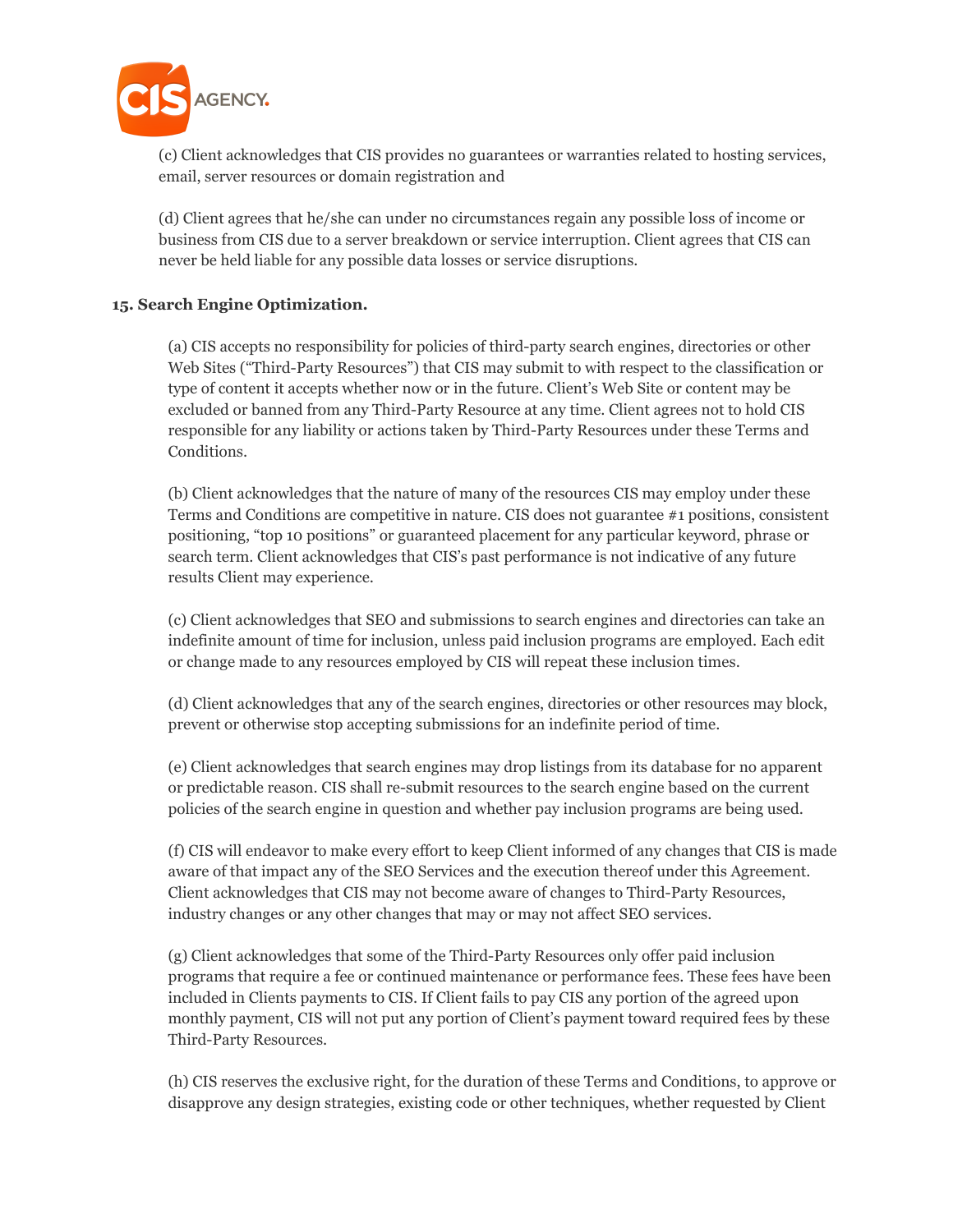

or presently employed by Client that are considered by CIS to be detrimental to SEO and the execution of CIS's services under these Terms and Conditions.

## **16. No Violation of Intellectual Property.**

(a) It is understood that CIS will rely exclusively on Client to provide CIS with material and information that Client is legally entitled to own and utilize.

(b) CIS is not responsible in any way for checking, verifying, searching or ensuring the validity, status, authenticity, of any intellectual property.

(c) Client, at its expense, will defend, indemnify, and hold CIS harmless from and against any and all third party claims for damages (whether ordinary, direct, indirect, incidental, special, consequential, or exemplary), judgments, liabilities, fines, penalties, losses, claims, costs, and expenses including, without limitation, reasonable attorneys' fees, after all rights of appeal are exhausted, against CIS which directly relate to a claim, action, lawsuit, or proceeding made or brought against CIS by a third party alleging the infringement or violation of such third party's registered patent, trade secret, copyright, trademark or other rights by way of CIS's use of any Client provided material and information that Client provides to CIS and CIS uses in the provision of any services.

## **17. Client's Cooperation. Client agrees to fully cooperate in CIS's efforts to provide services**

under this Agreement. Delays or failure to complete work due to Client's failure to provide information, materials or respond to demands for assistance by CIS, will not be considered a breach of this Agree- ment by CIS. Client will remain responsible for all amounts owed under the terms of this Agreement if work is not completed or is delayed as a result of the Client's failure to provide information, materials or respond to demands for assistance by CIS.

# **18. Sharing personal information with third parties**

CIS has partnered with a number of selected service providers, whose services and solutions complement, facilitate and enhance Client's website. These include hosting and server co-location services, communications and content delivery networks (CDNs), data and cyber security services, billing and payment processing services, domain name registrars, fraud detection and prevention services, web analytics, e-mail distribution and monitoring services, session recording and remote access services, performance measurement, data optimization and marketing services, content providers, and our legal and financial advisors (collectively, "Third-Party Service(s)"). Client agrees that CIS may provide Client's information to the Third Party Services, in its entirety or in part. CIS will limit such disclosure or access to Client's information to that information that is necessary for the particular roles and purposes of each Third Party Service.. Client acknowledges that CIS is not responsible for Third Party Services'' privacy practices.

## **19. General Provisions.**

(a) Entire Agreement. These Terms and Conditions along with the Service Agreement comprise the entire Agreement between CIS and Client.

(b) Severability. If any of the provisions of these Terms and Conditions or the Service Agreement or its application to any party under any circumstances is adjudicated to be invalid or unenforceable,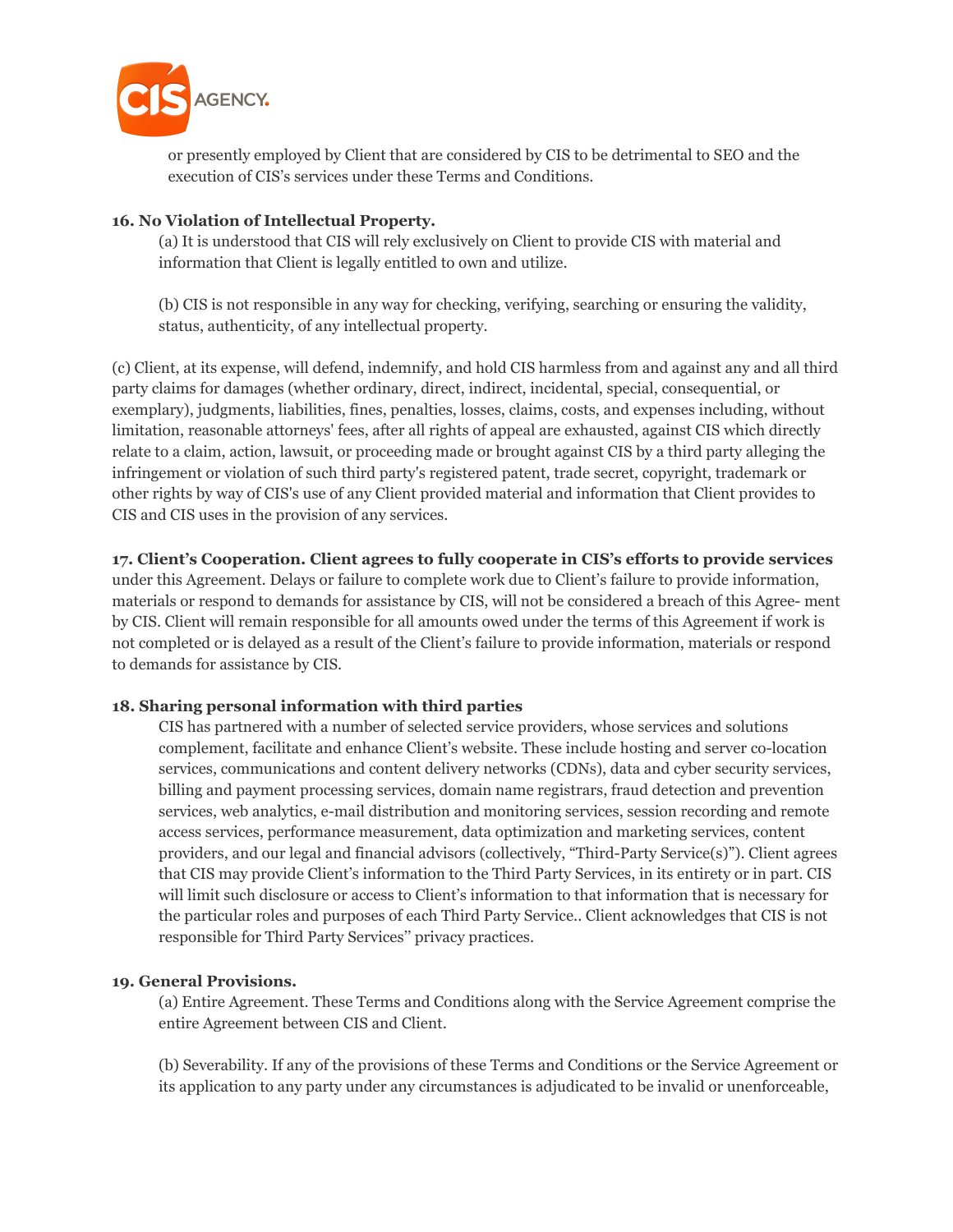

the invalidity or unenforceability shall not affect any other provision of this Agreement or its application.

(c) Applicable law/Choice of Venue. This Agreement shall be governed by the laws of the state of Michigan, and all claims, disputes and other matters between the parties of this agreement shall be brought in Kent County Court, in Grand Rapids, Michigan, or in the U.S. District Court, in Grand Rapids, Michigan. Parties waive any objection to personal jurisdiction or venue in any forum located in those jurisdictions.

(d) Notices. All notices and other communications given in connection with this Agreement shall be in writing and shall be deemed given as follows:

i. When delivered personally to the recipient's address;

ii. Seven days after being deposited in the United States mail, postage prepaid to the recipient's last known valid US address; or

iii. When sent by fax or electronic mail. Notice is effective upon receipt provided that a duplicate copy of the notice is promptly given by first-class or certified mail, or the recipient delivers a written confirmation of receipt.

Any party may change its address appearing on the Service Agreement related to these Terms and Conditions by giving notice of the change in accordance with this paragraph.

(e) No partnership. This Agreement does not create a partnership relationship. CIS does not have authority to enter into contracts on Client's behalf.

(f) Waiver. These Terms and Conditions and the Service Agreement may not be amended except by an instrument in writing signed on behalf of each Party. No amendment, supplement, modification, or waiver of these Terms and Conditions and Service Agreement will be binding unless executed in writing by the Party to be bound by it. No waiver of any of the provisions of these Terms and Conditions and Service Agreement will be deemed or will constitute a waiver of any other provision (whether or not similar), nor will the waiver constitute a continuing waiver unless otherwise expressly provided.

(g) Mutually Drafted. The Parties acknowledge that these Terms and Conditions and Service Agreement have been mutually drafted by the Parties and that the construction or interpretation of the terms contained with these documents shall not be more favorably or less favorably received for one Party over the other.

(h) Each party executing these Terms and Conditions and Service Agreement acknowledges and agrees that such party has carefully read and fully understands the Entire Agreement and is executing this Entire Agreement after due consideration and the opportunity to consult with legal counsel.